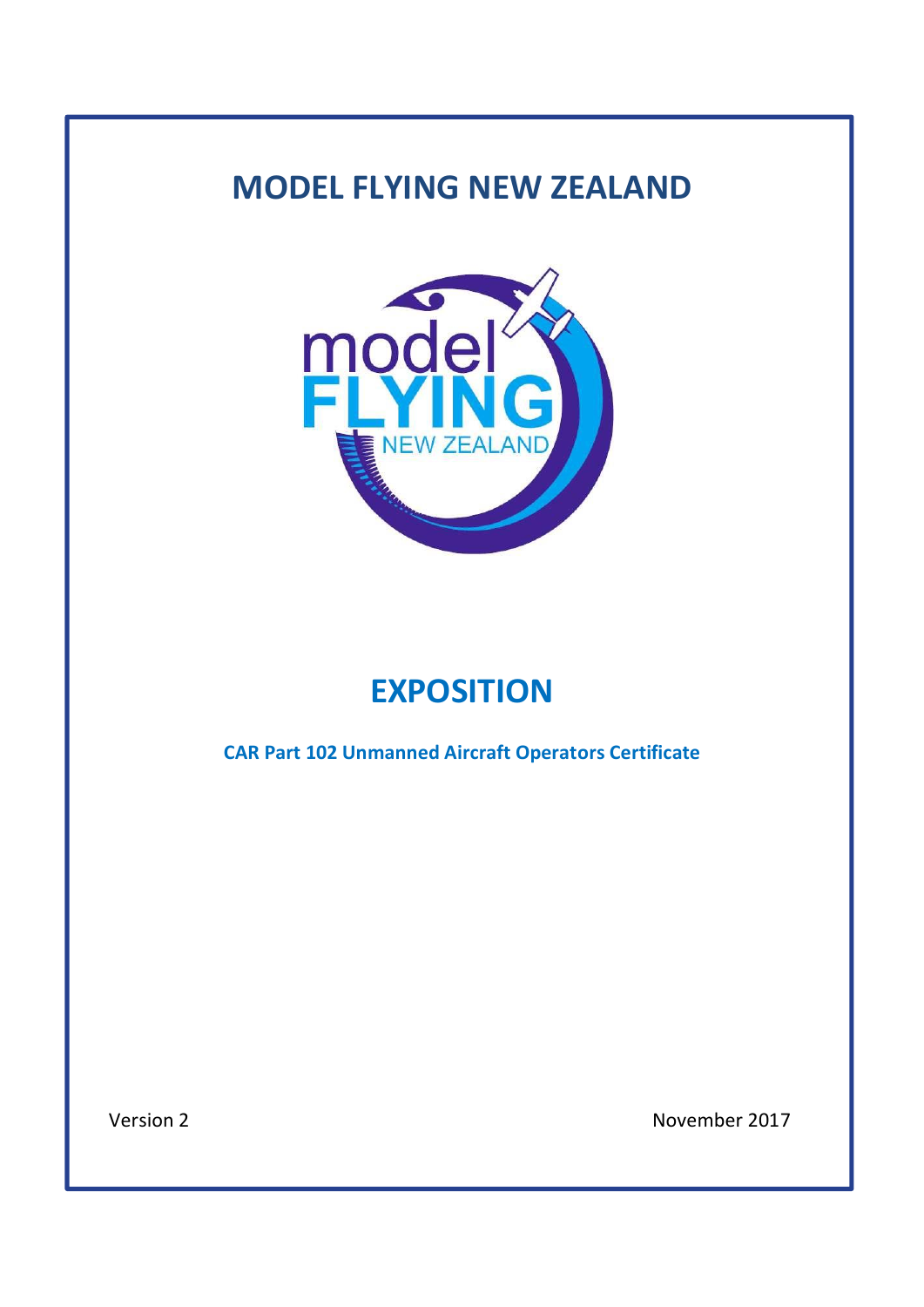### **Contents**

| 1.0<br><b>BACKGROUND</b>                   |   |
|--------------------------------------------|---|
| Purpose                                    | 5 |
| Compliance                                 | 5 |
| Amending this document                     | 5 |
| <b>GENERAL</b>                             | 6 |
| <b>Organisation Operations</b>             | 6 |
| <b>Business Address</b>                    | 6 |
| Geographic Area of Operation               | 6 |
| Part 102 Operator Certificate - Privileges | 6 |
| <b>MFNZ Organisation Structure</b>         | 7 |
| Responsibilities of Organisation Personnel | 7 |
| <b>RISK &amp; HAZARD MANAGEMENT</b>        | 9 |
| Introduction                               | 9 |
| The Bow Tie diagram                        | 9 |
|                                            |   |

#### **APPENDICES**

Appendix 1 MFNZ Reference Documents (Available at **www.modelflyingnz.org** )

Appendix 2 NZANR – Part 71 Danger Areas

Appendix 3 Register of Category 2 Large Models

Appendix 4 Specific Flying Site Agreements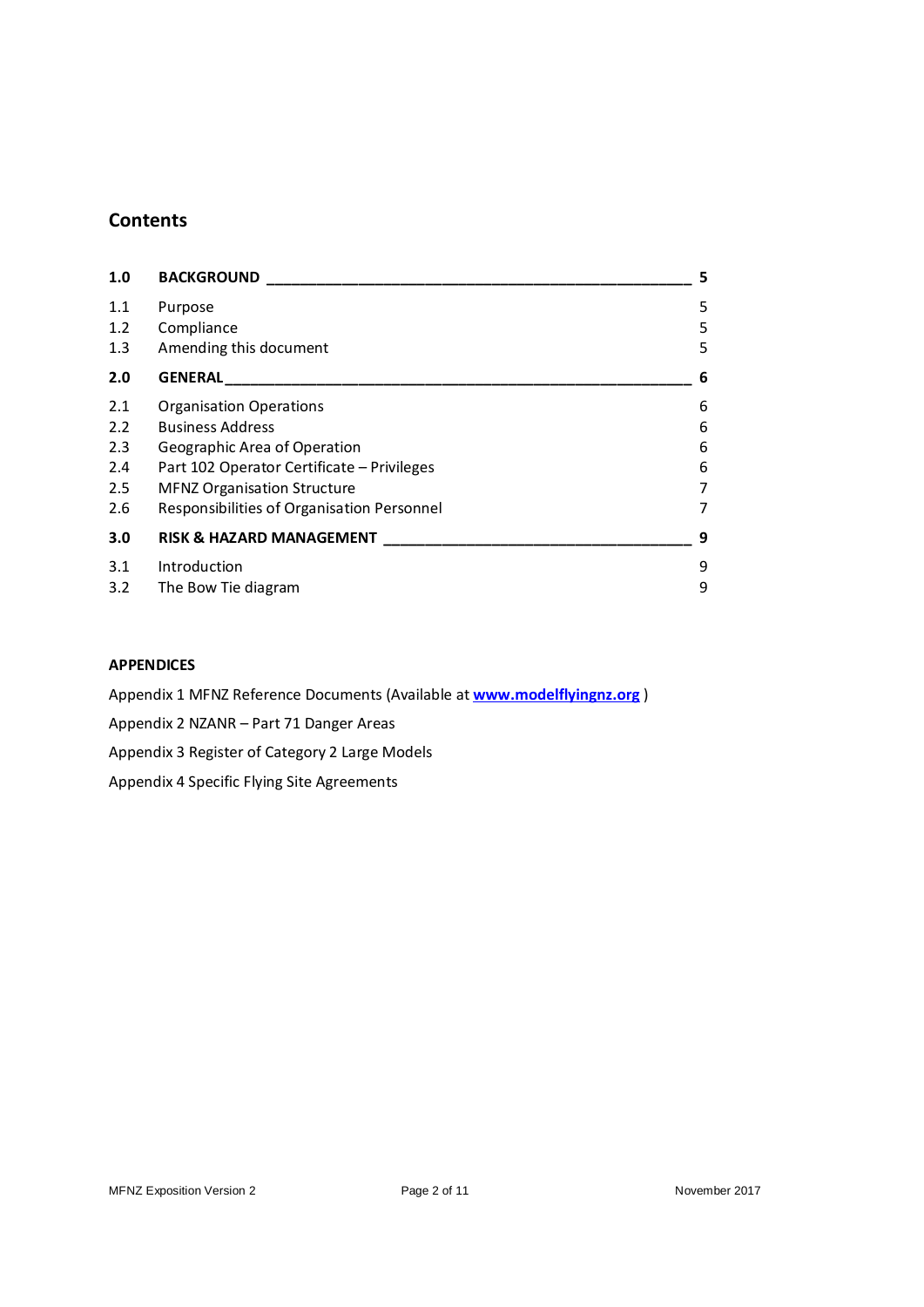#### **Abbreviations**

The following abbreviations are used in this document:

| AGL          | Above Ground Level                             |  |
|--------------|------------------------------------------------|--|
| CAA          | Civil Aviation Authority                       |  |
| <b>CAR</b>   | Civil Aviation Rule                            |  |
| LM           | Large model as defined in the LMCOP            |  |
| <b>LMCOP</b> | Large Model Code of Practice                   |  |
| <b>MFNZ</b>  | Model Flying New Zealand                       |  |
| <b>MAUW</b>  | Maximum All Up Weight                          |  |
| <b>SIG</b>   | Special Interest Group (MFNZ)                  |  |
| UA           | <b>Unmanned Aircraft</b>                       |  |
| <b>UAOC</b>  | <b>Unmanned Aircraft Operators Certificate</b> |  |

#### **Revisions**

| <b>Version</b> | <b>Effective Date</b> | <b>Description</b>               |
|----------------|-----------------------|----------------------------------|
|                | November 2015         | Initial Issue                    |
| 2              | November 2017         | General update for reapplication |
|                |                       |                                  |
|                |                       |                                  |
|                |                       |                                  |
|                |                       |                                  |
|                |                       |                                  |

#### **Distribution**

Copies of this exposition are held by the following:

| <b>Copy No</b> | <b>Title of Holder</b> | <b>Name</b> |  |
|----------------|------------------------|-------------|--|
|                | President              | JM Shorer   |  |
| 2              | Secretary              | D Richards  |  |
| 3              | Large Model Controller | R Redmond   |  |
| 4              | <b>CAA</b>             | M Houston   |  |
| 5              |                        |             |  |
| 6              |                        |             |  |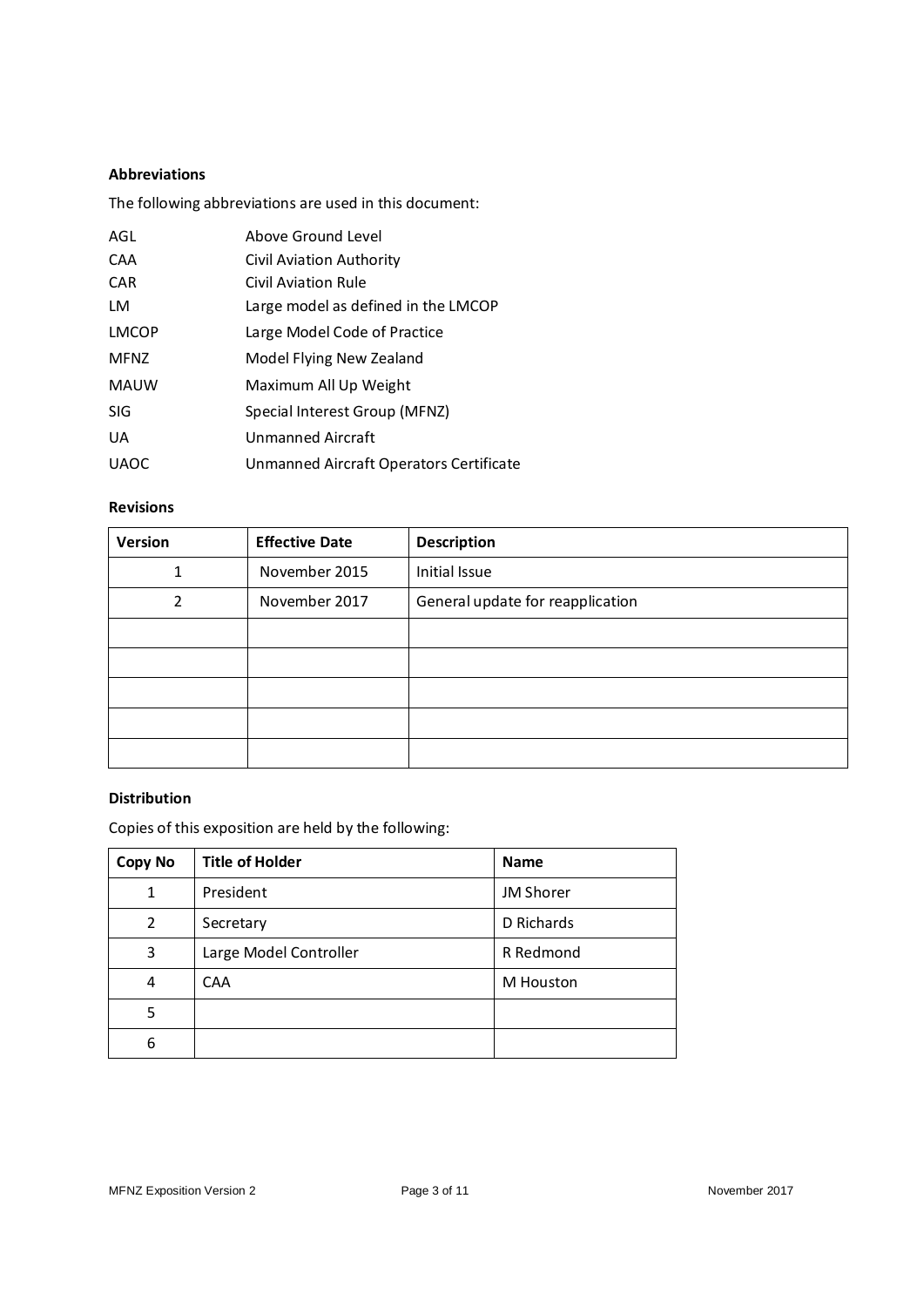#### **Signature Sheet**

All personnel employed or contracted by this organisation, as well as owners and pilots of Category 2 large models, must sign this sheet as evidence of having read, understood and agreed to apply the procedures and data contained in this exposition.

If this manual is reissued or revised they must resign, acknowledging review of the revision.

| <b>Amendment No</b> | <b>Printed Name</b> | Signature | <b>Date</b> |
|---------------------|---------------------|-----------|-------------|
| Initial Issue       |                     |           |             |
|                     |                     |           |             |
|                     |                     |           |             |
|                     |                     |           |             |
|                     |                     |           |             |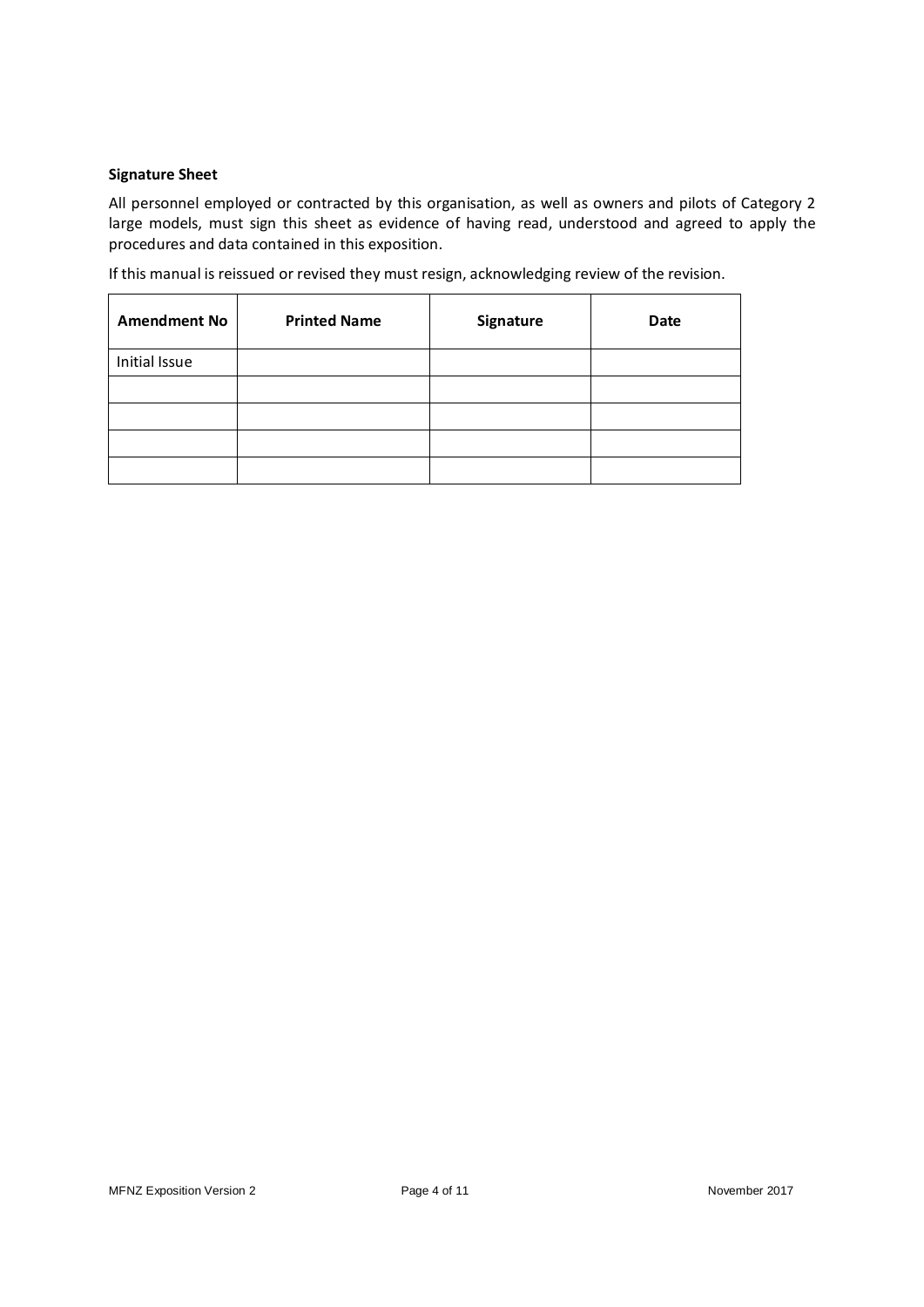# **1.0 BACKGROUND**

#### **1.1 Purpose**

The Purpose of this exposition is to demonstrate to the Director of the Civil Aviation Authority (CAA) that Model Flying New Zealand (MFNZ) has conducted an adequate assessment of the risks when operating unmanned aircraft (UA). The procedures that have been developed and utilised by MFNZ to adequately manage the risks and thereby ensure that UA are operated safely are also detailed, and are provided to support the Directors assessment of MFNZ's suitability to be granted an Unmanned Aircraft Operators Certificate (UAOC).

# **1.2 Compliance**

The instructions, procedures and information contained in this document have been devised to ensure safety and standardisation in the conduct of operations. They are to be observed by all operating personnel. Personnel are also reminded of their obligation to comply with the Civil Aviation Act and CAA Rules, aeronautical information and notices that CAA and Airways New Zealand publish.

Nothing in this manual takes precedence over a CAA rules or permits unsafe operation

Where, in the light of operating experience, errors are found in the exposition or deficiencies in the manner in which operations are conducted, recommendations for correction or amendment shall be submitted to the President MFNZ.

#### **1.3 Amending this document**

This is a living document and as such is to be continuously reviewed and updated as necessary. All organisation personnel are encouraged to make constructive submissions on the content as operational and technical requirements change. All suggested amendments are to be submitted in writing to the President of MFNZ complete with supportive evidence to help maximise safety and efficiency of UA operations managed by MFNZ. The organisation office holds amendment forms and the procedures for submitting amendments to this and other publications. This document will be reviewed annually in compliance with CAA rule Part 102

Note: Prior CAA acceptance is required for certain amendments:

In accordance with Part 102.23(b) if the holder of an UAOC proposes to change any of the following, the certificate holder must notify the Director prior to the change and receive notification of acceptance from the Director before being incorporated into the certificate holder's exposition:

- The person identified as the prime person;
- The title or name of any other person with control over the exercise of any privileges under the certificate; and
- $\blacksquare$  The locations referred to in rule 102.15(b)(4)(ii) from which the certificate holder conducts unmanned aircraft operations.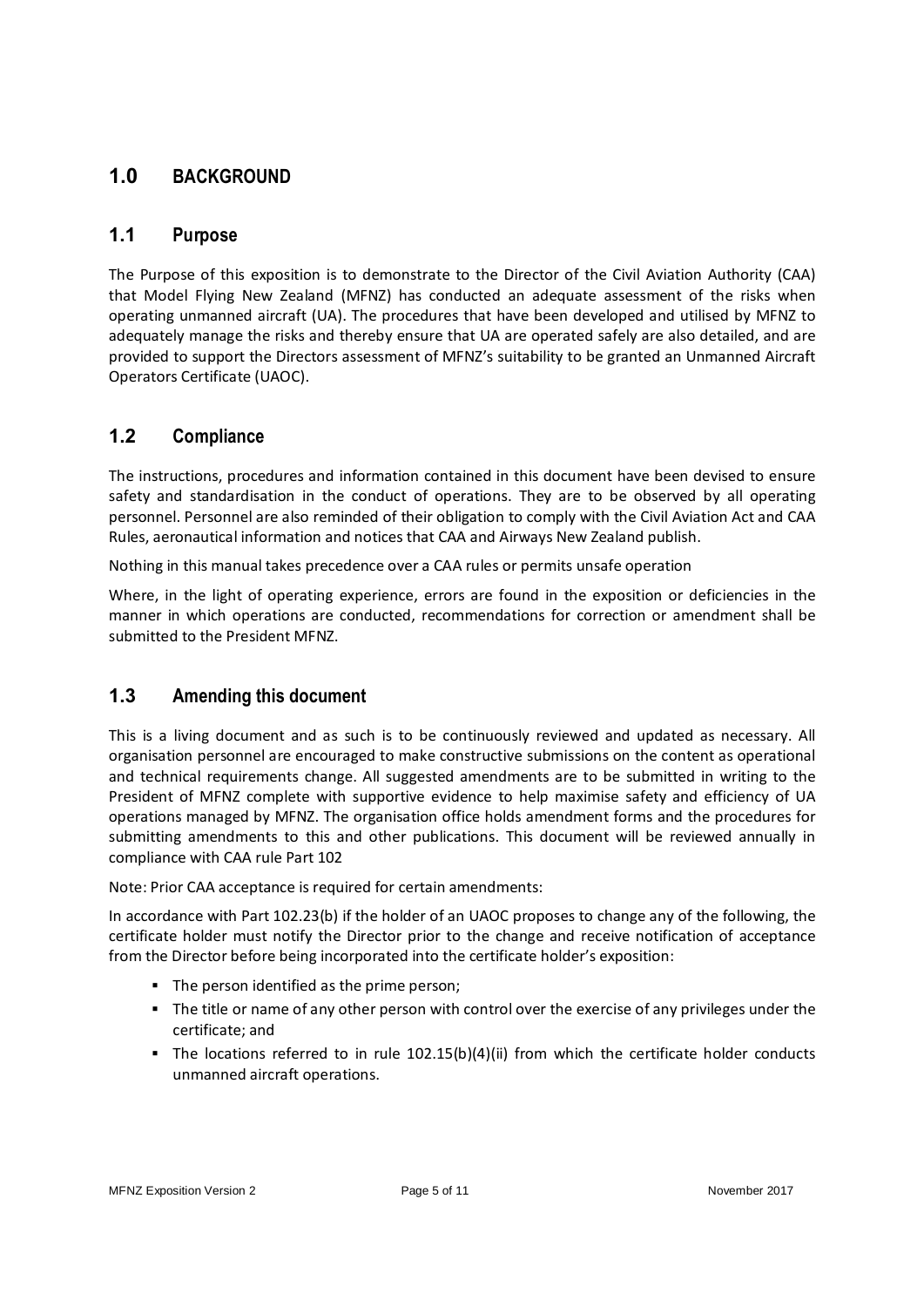# **2.0 GENERAL**

## **2.1 Organisation Operations**

MFNZ is a community based organisation whose objective is to manage the recreational flying of model aircraft. Under CAA rules models aircraft are defined as being constructed in two weight categories; under 25kg MAUW and 25kg to 100 kg MAUW. The heavier category, known as Category 2 aircraft under MFNZ rules, is managed under specific rules defined in the Large Model Code of Practice (LMCOP). Model aircraft of lower weight, but heavier than 15kg, designated Category 1, and model aircraft of any weight with high powered engines, designated Category 3, are managed by MFNZ under the same rules as an added safety measure. While not a legal requirement, more than 20 years of experience operating these types has shown it to be a prudent safety precaution. References to Category 1 and Category 3 Model aircraft in this exposition are included for completeness. MFNZ treats Category 1, 2 and 3 model aircraft as Large Models (LM's) under its LMCOP.

#### **2.2 Business Address**

The Secretary Model Flying New Zealand 78 Tararua Road Levin 5510

#### **2.3 Geographic Area of Operation**

New Zealand Domestic flight information region.

#### **2.4 Part 102 Operator Certificate – Privileges**

All operations must be carried out within the privileges and conditions specified in the Operation Specifications attached to the UAOC.

Model Flying New Zealand:

- **•** At night; and
- **With unmanned aircraft over 25kg up to 100kg MAUW**

The operations permitted under these privileges:

- Recreational;
- **Competition**; and
- **Education.**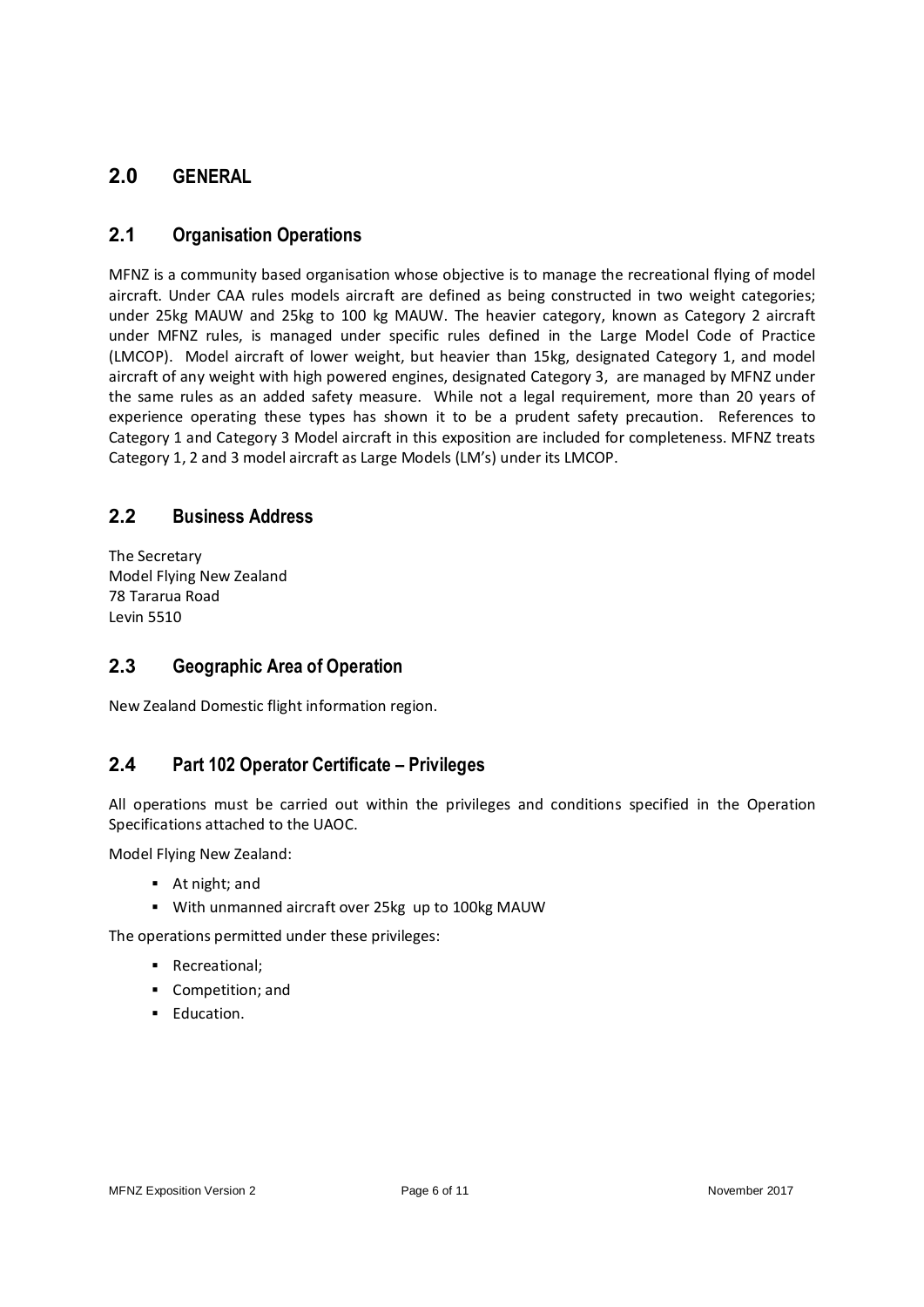# **2.5 MFNZ Organisation Structure**



#### **2.6 Responsibilities of Organisation Personnel**

#### **2.6.1 President**

The President has the overall responsibility for the organisations' performance, rule compliance and safety management. The nominated person will provide the necessary resources so that all operations and maintenance can be conducted to meet organisation obligations, goals and objectives whilst maintaining rule compliance and safe operations.

The President is also responsible for amending this exposition to ensure it accurately reflects the operation of the organisation and that all changes are tracked and controlled.

#### **2.6.2 Large Model Controller**

The Large Model Controller is responsible for:

- a) Ensuring that the inspection and certification of LM's are conducted in accordance with the Civil Aviation Act, by compliance with the MFNZ exposition.
- b) Being the point of contact between the organisation and CAA regarding large model certification.

#### **2.6.3 Secretary MFNZ**

The Secretary MFNZ is responsible for:

- a) Ensuring that all LM pilots are trained to the standards required by this exposition.
- b) Ensuring competency assessments are carried out in accordance with this exposition,
- c) Maintaining a record of LM qualified pilots.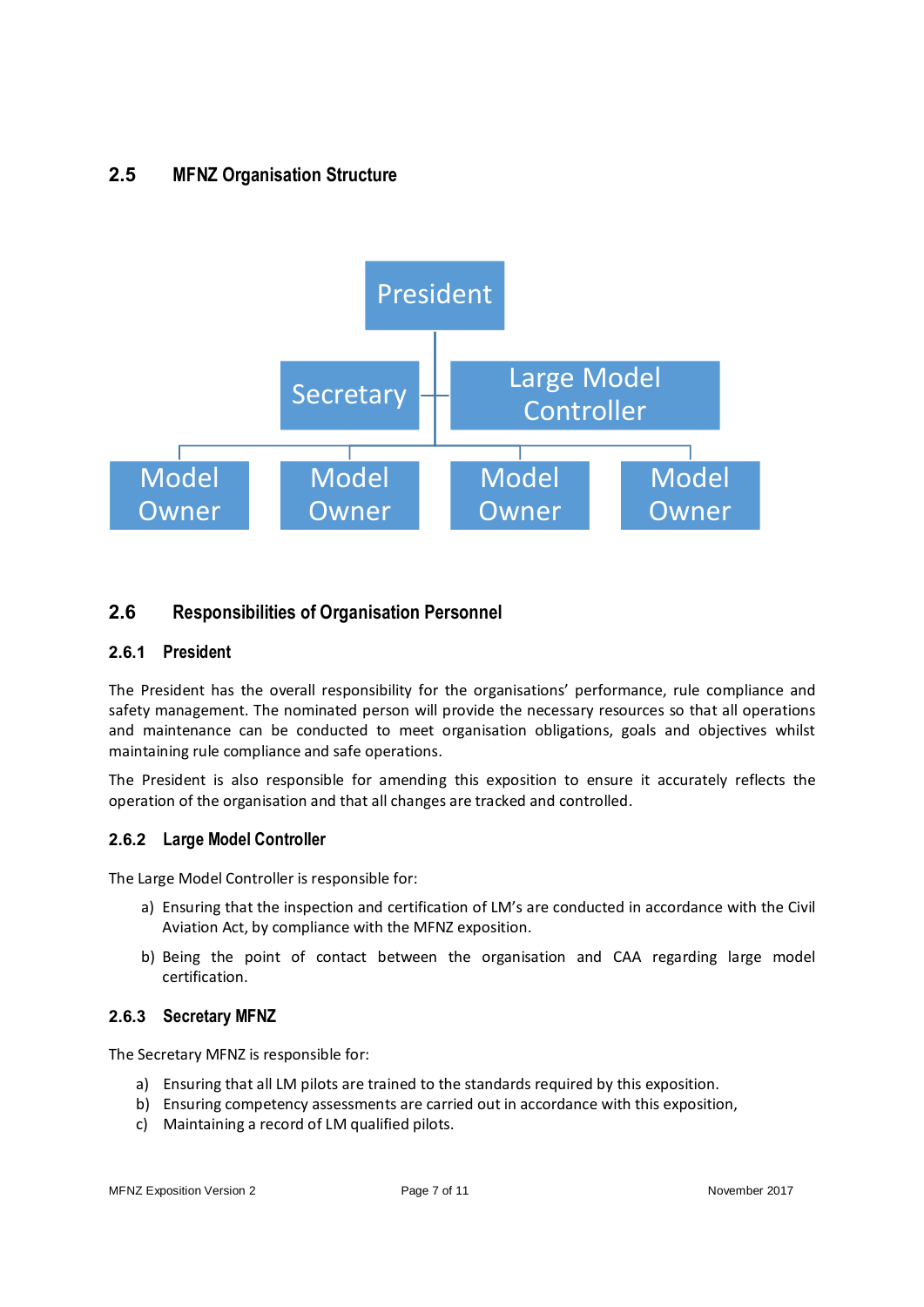#### **2.6.4 Large model owner**

Individual aircraft owners are responsible for maintenance in accordance with the standards in the LMCOP.

#### **2.6.5 Large Model Pilot**

The Pilot of the LM is responsible for:

Oversight of the operation

- a) Conduct of flight start to end; and
- b) Safe operation of the UA equipment

#### **2.6.6 Support Crew**

The support crew are responsible for:

- a) Maintaining line of sight of the UA.
- b) Maintain direct contact with the LM Pilot
- c) Ensuring LM Pilot is advised if an intruder enters the operating space.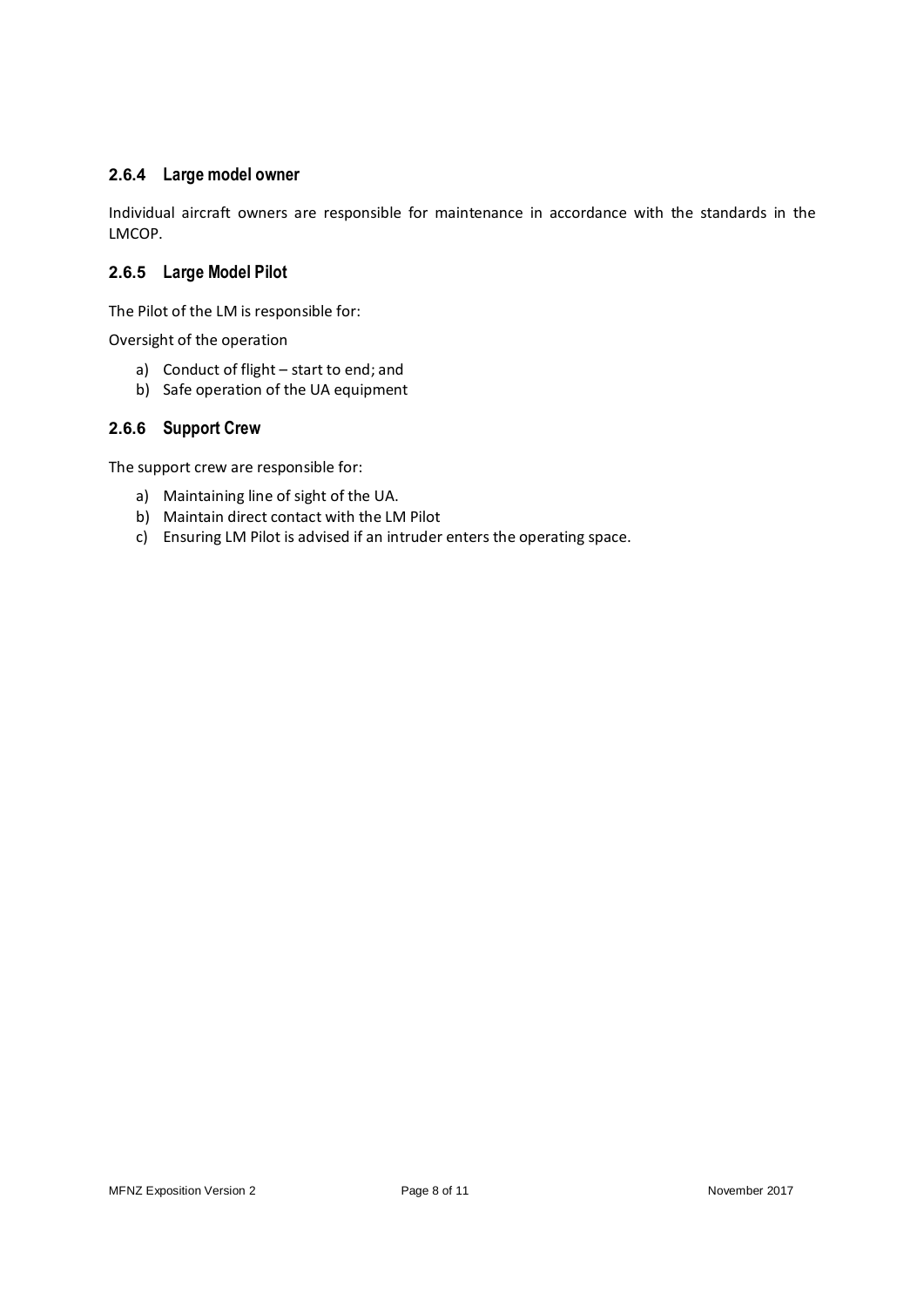# **3.0 RISK & HAZARD MANAGEMENT**

#### **3.1 Introduction**

The Hazard is the operation of UA. At the point at which control is lost the potential exists for undesired outcomes. This point is called the top event and the undesired outcomes are consequences, in this case damage to people or property. Anything that can lead to the top event is a threat to the hazard. Eliminating/minimising the threats and/or mitigating the consequences is achieved by implementing and maintaining controls/barriers. The overall likelihood of the consequences materialising is risk.

The management of the risks associated with this hazard, operation of UA, is documented on the bowtie diagram enclosed (See 3.2 below). This also details the barriers incorporated in MFNZ's operating procedures designed to prevent the top event occurring as well as those barriers designed to mitigate the consequences should the top event occur. The roles and responsibilities around the maintenance of those barriers are also detailed and references are made to the specific MFNZ policies, procedures, codes of practice, etc. that apply.

Note: As LM's are flown at sites that meet MFNZ specifications for the operation of model aircraft, CAA 101 categorises their operation as low risk.

## **3.2 The Bow Tie diagram**

This diagram gets its name from the overall form that it generally takes. It is developed by looking at the top event that poses the hazard from the activity being undertaken, listing the threats that could initiate the top event on the LHS and the potential consequences if the top event were to occur on the RHS. The various controls/barriers that prevent the threats leading to the top event as well as the controls/barriers that act to mitigate the consequences of the top event occurring are also detailed.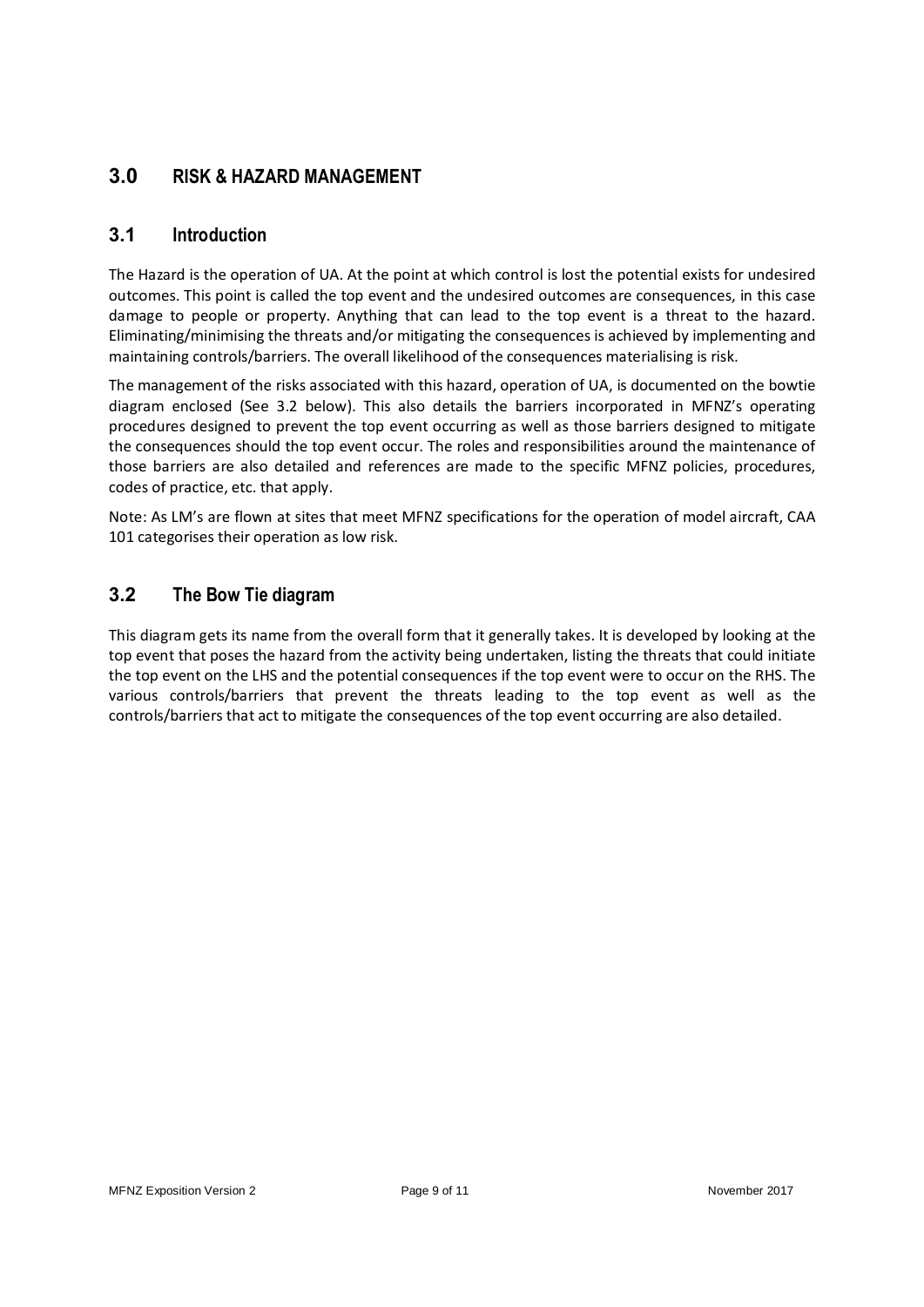**Bow Tie Diagram**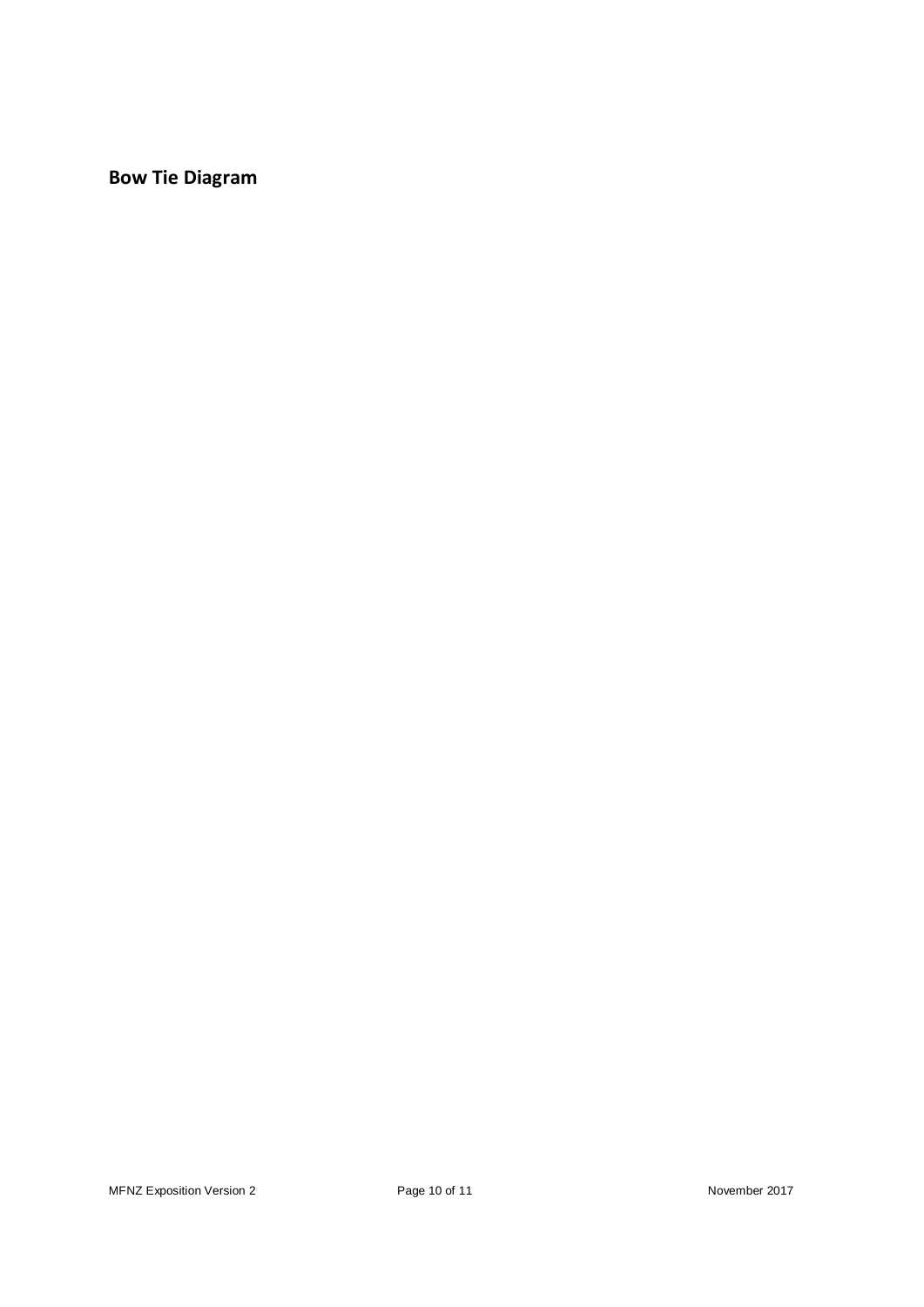

| <b>MFNZ President</b>      |  |  |  |
|----------------------------|--|--|--|
| <b>Revision Date</b>       |  |  |  |
| 24/08/2017                 |  |  |  |
| Reference#                 |  |  |  |
| <b>Part 102 Exposition</b> |  |  |  |
| <b>Notes</b>               |  |  |  |
|                            |  |  |  |
|                            |  |  |  |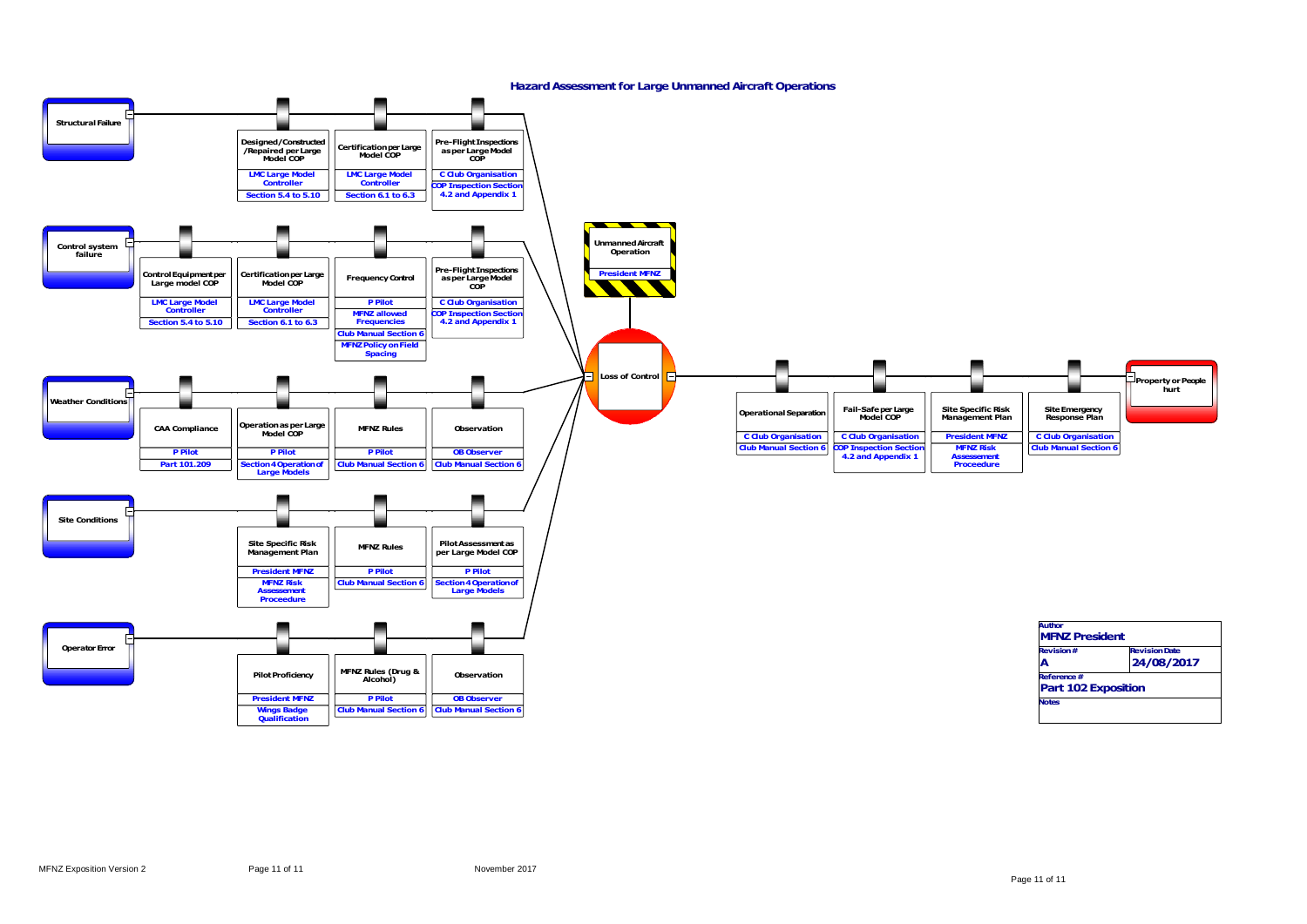# **Appendices**

- Appendix 1 MFNZ Reference Documents (Available at **www.modelflyingnz.org** )
- Appendix 2 NZANR Part 71 Danger Areas
- Appendix 3 Register of Category 2 Large Models
- Appendix 4 Specific Flying Site Agreements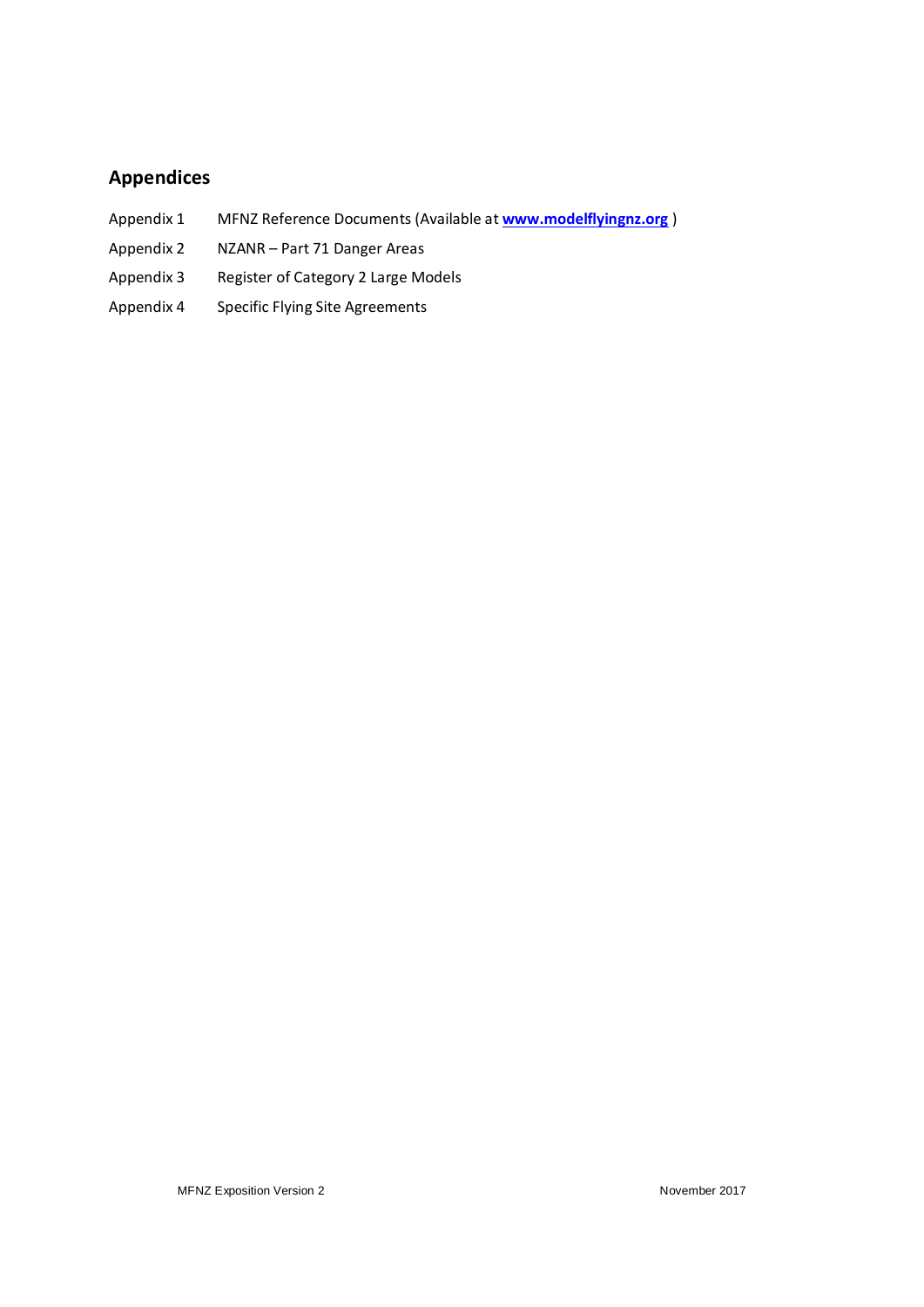MFNZ Reference Documents (Available at **www.modelflyingnz.org** )

- 1. Large Model Code of Practice
- 2. Turbine Code of practice
- 3. Members Manual
- 4. Wings Proficiency Scheme
- 5. MFNZ Policy on Field spacing
- 6. Allowed Frequencies
- 7. Model Flying Sites Risk assessment Procedure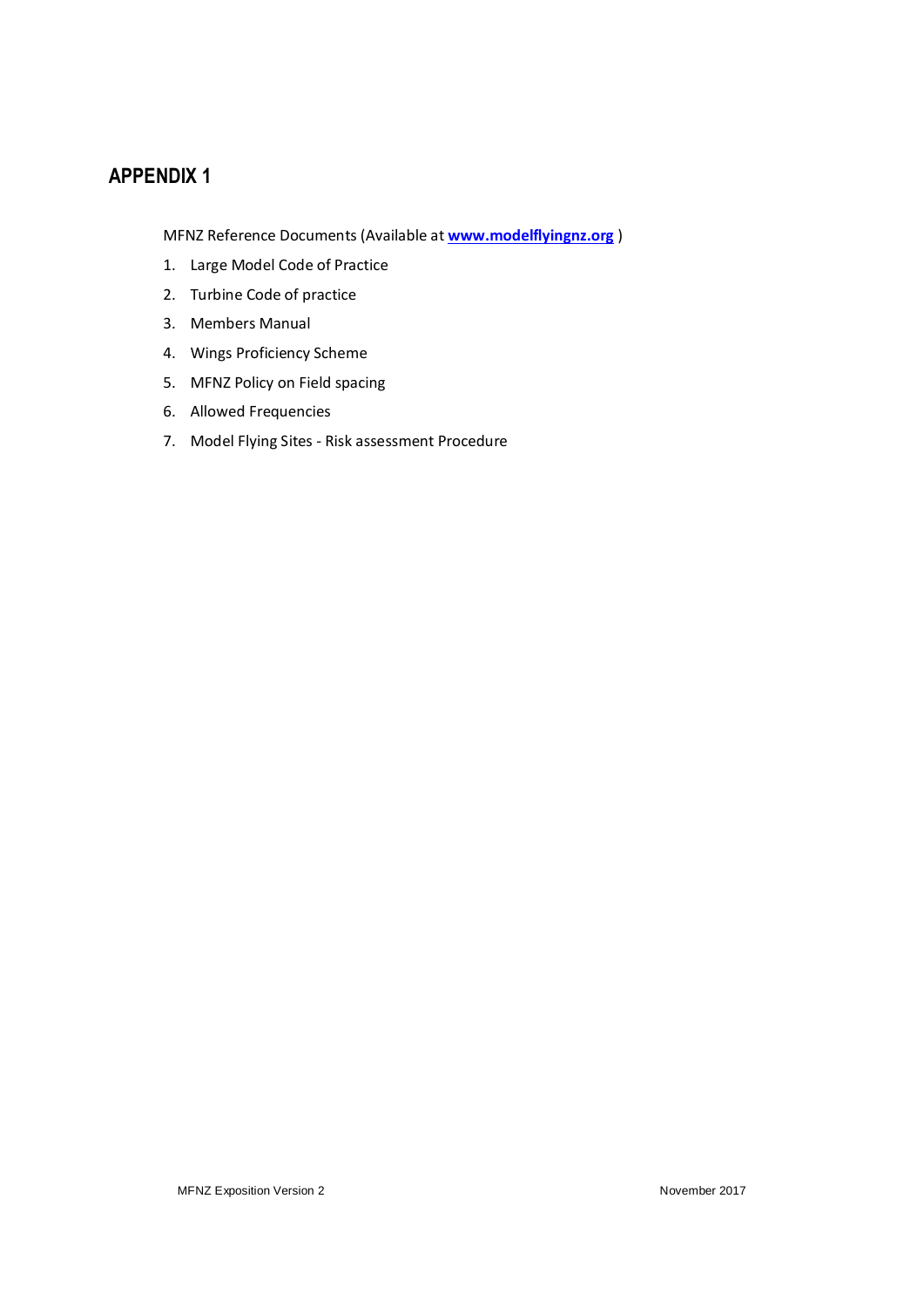NZANR – Part 71 Danger Areas See CAR Part 71. Extract of Model Flying Danger areas to be published on MFNZ Website.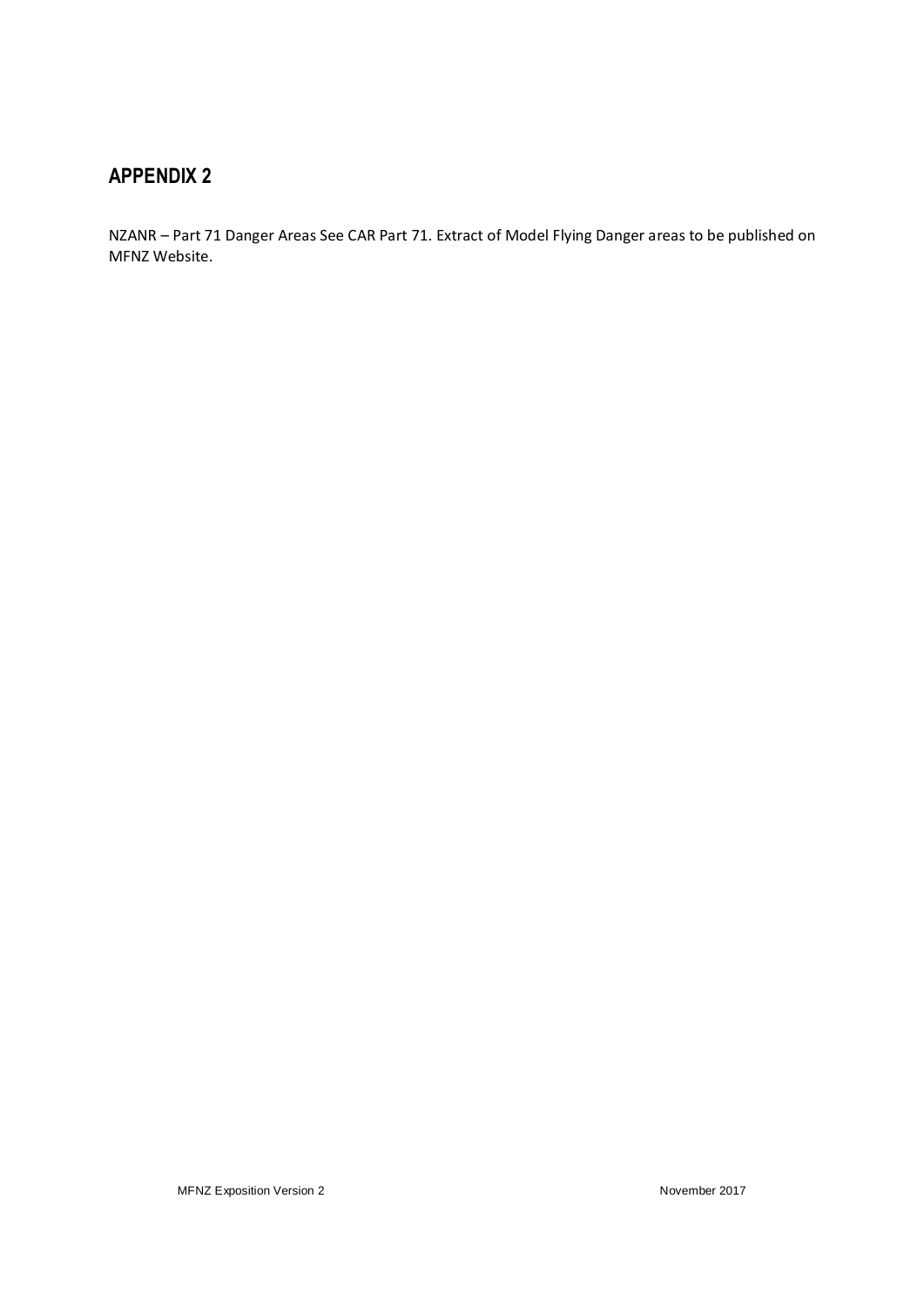Register of Category 2 Large Models As supplied by LM Controller.